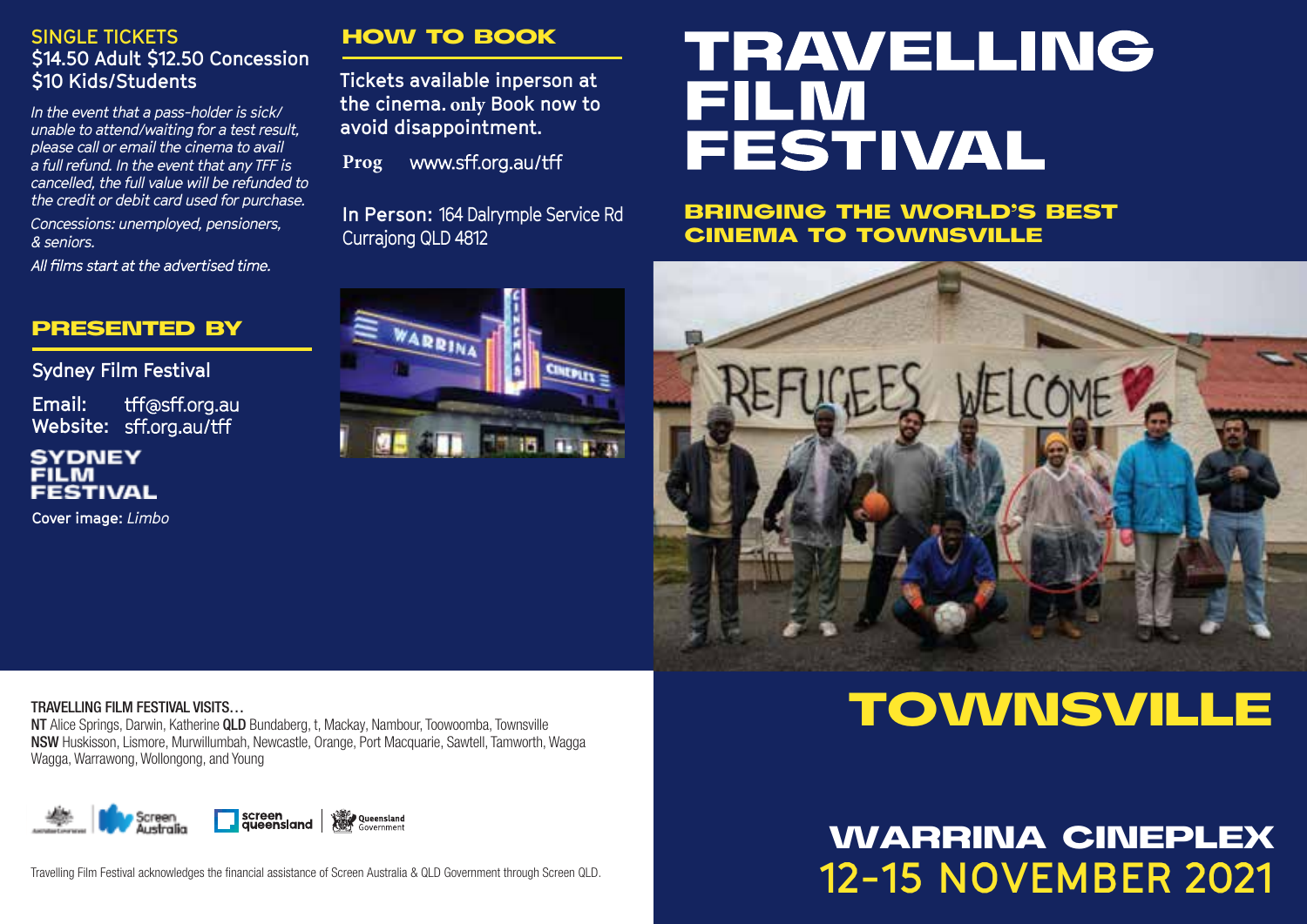## **SCHEDULE**

**FRIDAY 12 NOV 7:30 PM LIMBO** (M) Screens with short film **DEAFYING GRAVITY** (M)

## **SATURDAY 13 NOV**

**12:30 PM QUO VADIS, AIDA?** (15+) **2:45 PM NEVER GONNA SNOW AGAIN** (18+) **6:30 PM SWAN SONG** (M)

## **SUNDAY 14 NOV**

**12:30 PM WHEN POMEGRANATES HOWL** (M)

**3:00 PM A HERO** (M)

**6:30 PM PETITE MAMAN** (PG) Screens with short film **THE MOOGAI** (15+)

### **MONDAY 15 NOV**

**6:30 PM FLEE** (M)

## STAY IN TOUCH

**Keep up to date with program and tour announcements, giveaways and more!**



Travelling Film Festival YouTube



@travellingfilmfestival

Sign up to TFF eNews at sff.org.au/tff to receive the full program straight to your inbox

## OPENING FILM: LIMBO

## **Screens with Short Film: DEAFYING GRAVITY**



### **FRIDAY 12 NOV 7:30 PM**

*Directed by Ben Sharrock | UK | In Arabic and English with English subtitles 104 mins | M*  **OFFICIAL SELECTION :** CANNES FILM FESTIVAL 2020 **SELECTED:** SYDNEY FILM FESTIVAL 2021

Promising young Syrian musician Omar is one of a group of refugees stuck on a remote Scottish island in this hilarious and poignant award-winner and BAFTA nominee. Separated from his family, Omar shares a home with fellow refugees as they await word on their asylum requests.

So godforsaken is this island that one of Omar's flatmates says of the mobile reception: "You know, there was a better signal in the middle of the Mediterranean." And then there are the locals to deal with. The new arrivals are compelled to attend bizarre "cultural awareness" classes run by Helga (Sidse Babett Knudsen, Borgen, The Duke of Burgundy, SFF 2015) and Boris (Kenneth Collard).

It's the kind of island where young people in a car accost Omar – saying he is a potential terrorist and rapist – and then offer him a lift to avoid the rain. In this state of limbo Omar and his friends somehow manage to maintain hope as their previous identities are gradually diminished. With his second film, a hit at festivals around the world, Sharrock uses wit, sharp observation and a great cast to shed light on people whose individuality seldom receives the attention so tenderly shown here.